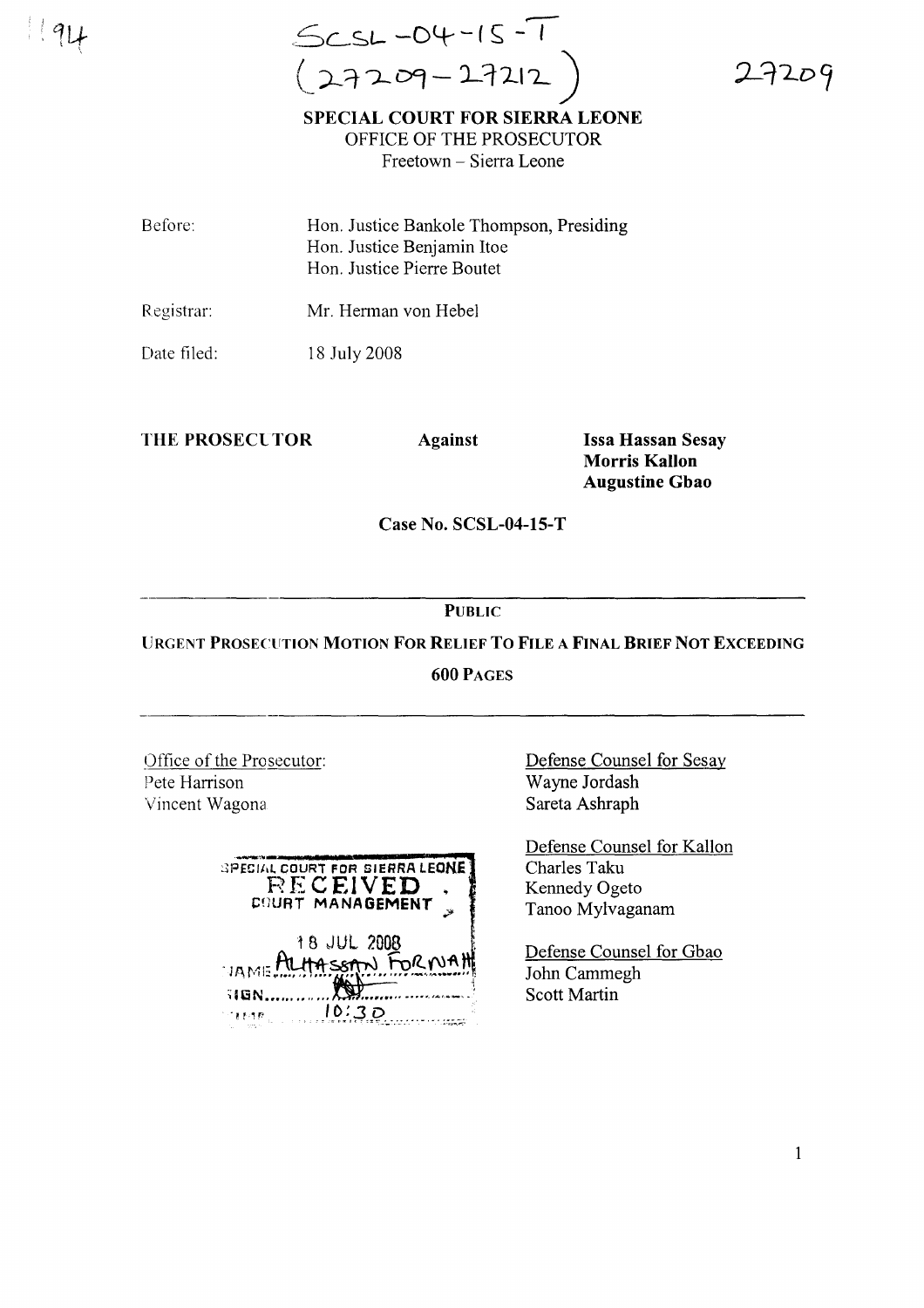# L **INTRODUCTION**

- 1. The Prosecution files this motion asking the Trial Chamber for relief to file a final brief not exceeding 600 pages.
- 2. The Prosecution requests that this motion be dealt with by the Trial Chamber as a matter of urgency and that the Trial Chamber order expedited filings in relation to this motion.

# **[I.** ARGUMENT

- 3. On 29 April 2008, the Trial Chamber ordered that the length of the Prosecution final trial brief shall not exceed 500 pages. $<sup>1</sup>$ </sup>
- 4. Although the Prosecution has attempted to comply with the page limit, and is continuing to revise its final trial brief, the Prosecution has concluded that in order to respond to the different positions it anticipates the Defence will be taking, it will require a limit of 600 pages. The First Accused has requested an extension of 400 to 600 pages. The Prosecution was considering making this application before it learned of the First Accused's motion. A response to the motion of the First Accused will be filed today.
- 5. The Prosecution submits that by giving the relief sought, the Defence would not suffer any undue prejudice. The Prosecution bears the burden of proof and each Accused is currently entitled to file a brief of 400 pages,<sup>2</sup> resulting in a total of 1200 pages for the Defence.
- 6. The Prosecution suggested a 500 page limit, thinking this would suffice to set out its case in an accurate manner.<sup>3</sup> It was also guided by the AFRC case containing the same page  $limit<sup>4</sup>$  However, the RUF indictment contains 18 counts as compared to 14 in the AFRC Indictment. Therefore, in order for it to fulfill its duty the Prosecution believes that the 500 page limit does not suffice. Allowing an additional 100 pages would assist the Court in analyzing the evidence.
- 7. It is therefore in the interests of justice to grant the motion accordingly.

<sup>I</sup> *Prosecutor v. Sesa). Kallon and Gbao,* SCSL-04-15-T-I106, "Order for the Filing of Final Trial Briefs and Presentation of Closing Arguments", 29 April 2008, para. 4.

 $<sup>2</sup>$  Ibid, para. 2.</sup>

<sup>&</sup>lt;sup>3</sup> Prosecutor *v, Sesay, Kallon and Gbao, Trial Transcript, 12 March 2008 (Status Conference), p.59.* 

<sup>&</sup>lt;sup>4</sup> Prosecutor v Brima, *Kamara and Kanu*, SCSL-04-14-T-594, "Decision on Urgent Prosecution Motion for Relief to File a Final Brief Not Exceeding 500 Pages", 28 November 2006.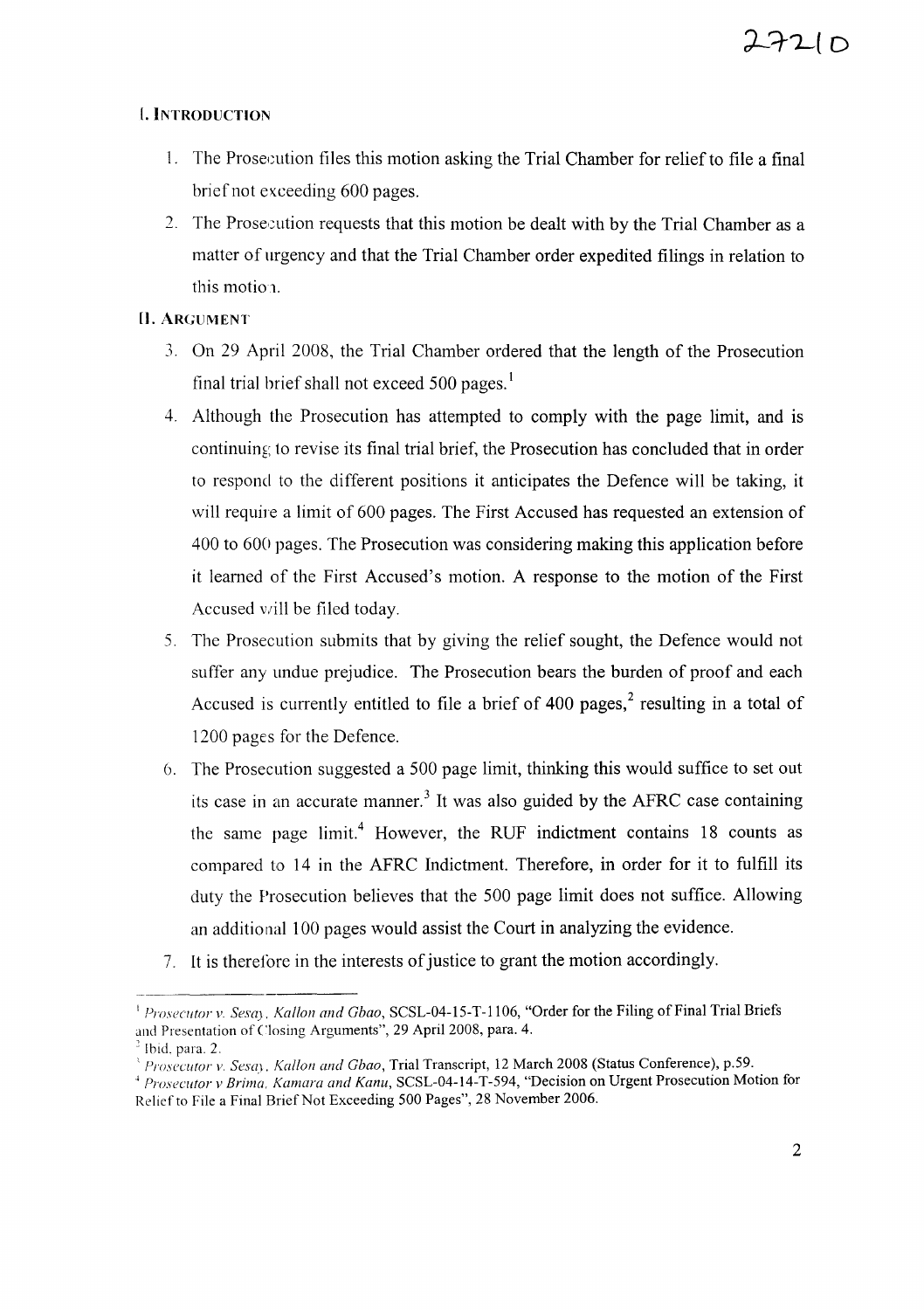### **III. RELIEF SOUGHT**

8. That leave be granted to the Prosecution that it may file a final trial brief up to 600 pages in length.

Filed in Freetown 18 July 2008 For the Prosecution,

 $P$ . H Havi

Pete Harrison